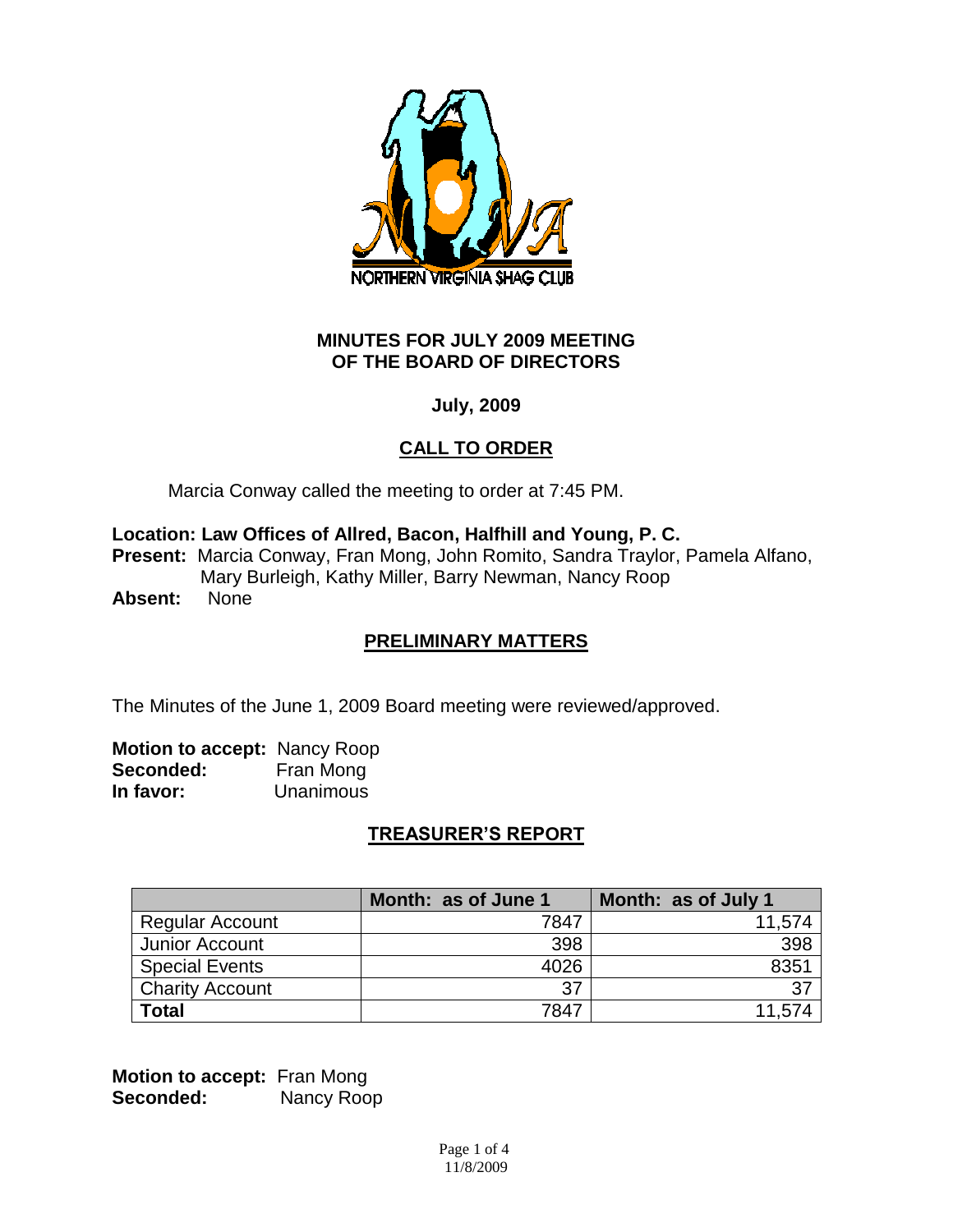**In favor:** Unanimous

# **COMMITTEE REPORTS**

**Dance Committee:** Joan McKinney, Nancy Roop, Liaison

There will be a Classic Review Workshop on August 23 from 3pm – 5pm at Fast Eddies' in Centreville, Va. This is to review and relearn the steps taught at the Classic with Jeff and Nikki. Social dancing will follow the workshop.

**Social Committee:** Christine Werner and Cris Gaines, Co-Chairs. Marcia Conway, Liaison – Discussed what various members will bring to the Classic free-pour.

**Charity Fundraising:** Kathy Miller – Informed the Board that she needs \$700.00 plus for the new Logo merchandize.

**Public Relations:** Barry Newman – Barry has put an ad for the Classic in the DC Blues Society Newsletter.

**Newsletter:** Maryann Lesnick. Liaison, Marcia Conway – News articles need to be sent to Maryann by the  $27<sup>th</sup>$  of this month.

**Membership:** Mary Burleigh, Chair – Mary reported that NVSC has 334 members.

**2008 Capital Shag Classic:** Donna Romito and Sue Young, Co-Chairs – the plans are moving along smoothly for the Classic – Donna and Sue are working hard and getting everything in order, including the printing of the posters, decorations, pool party and free-pour preparations.

**Music:** Fran Mong, Chair – Greg Birmingham will DJ on the 5<sup>th</sup> Wednesday in place of Craig Jennings.

**Website**: Marcia Conway. Contract with the two addendums has been signed and sent to Justin Bowen of xlr8 Technologies. John Romito will be the contact person for xlr8 Technologies.

### **OLD BUSINESS**

Gary Mann is checking on a date for the Fall Sunday Social at Fast Eddie's

### **NEW BUSINESS**

Craig Jennings is looking into having a Virginia Club free pour party at Fall SOS. He would like NVSC to give \$300 for the party. Richmond and Virginia Beach has already agreed to give \$300 each. Roanoke and Lynchburg clubs have been contacted. The board needs to decide if we want to participate in the free pour party.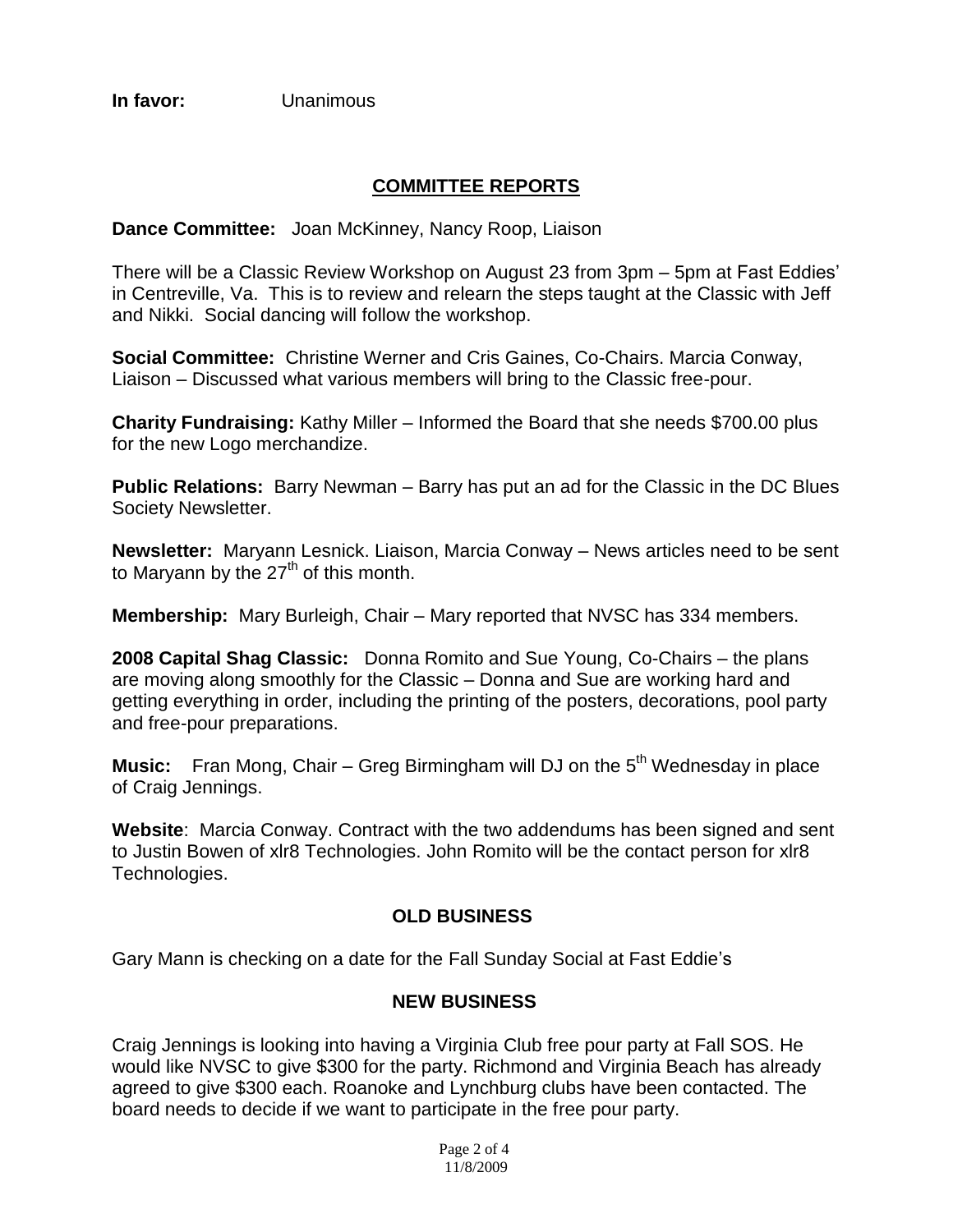Barry made a motion to donate \$300.00 to the VA Club SOS provided there is space for an expected 300+ people for dancing and socializing. This will be revisited at our next Board Meeting.

NVSC Party at Fall SOS will be in the back room at Fat Harold's on Tuesday, September 15 from 4:30PM – 6:30PM.

It was decided not to make the Dance Committee Classic review workshop a pre-SOS party by consensus.

It was suggested that the notification for annual dues be sent by email and sent only by regular mail to members that would like to have the dues notification mailed to them. Postage keeps increasing so by email would benefit the club financially. This will be revisited at our next Board meeting.

### **ANNOUNCEMENTS**

Marcia Conway will be attending the ACSC meeting in Jacksonville, Florida this weekend July 10- 12.

The next board meeting will be August 3.

Marcia adjourned the meeting at 9:50PM.

Respectfully submitted,

#### **Sandra Traylor Secretary**

| <b>President:</b>      | Marcia Conway       |
|------------------------|---------------------|
| <b>Vice President:</b> | Fran Mong           |
| Treasurer:             | <b>John Romito</b>  |
| Secretary:             | Sandra Traylor      |
| <b>Directors:</b>      | Pamela Alfano       |
|                        | Mary Burleigh       |
|                        | <b>Kathy Miller</b> |
|                        | <b>Barry Newman</b> |
|                        | Nancy Roop          |